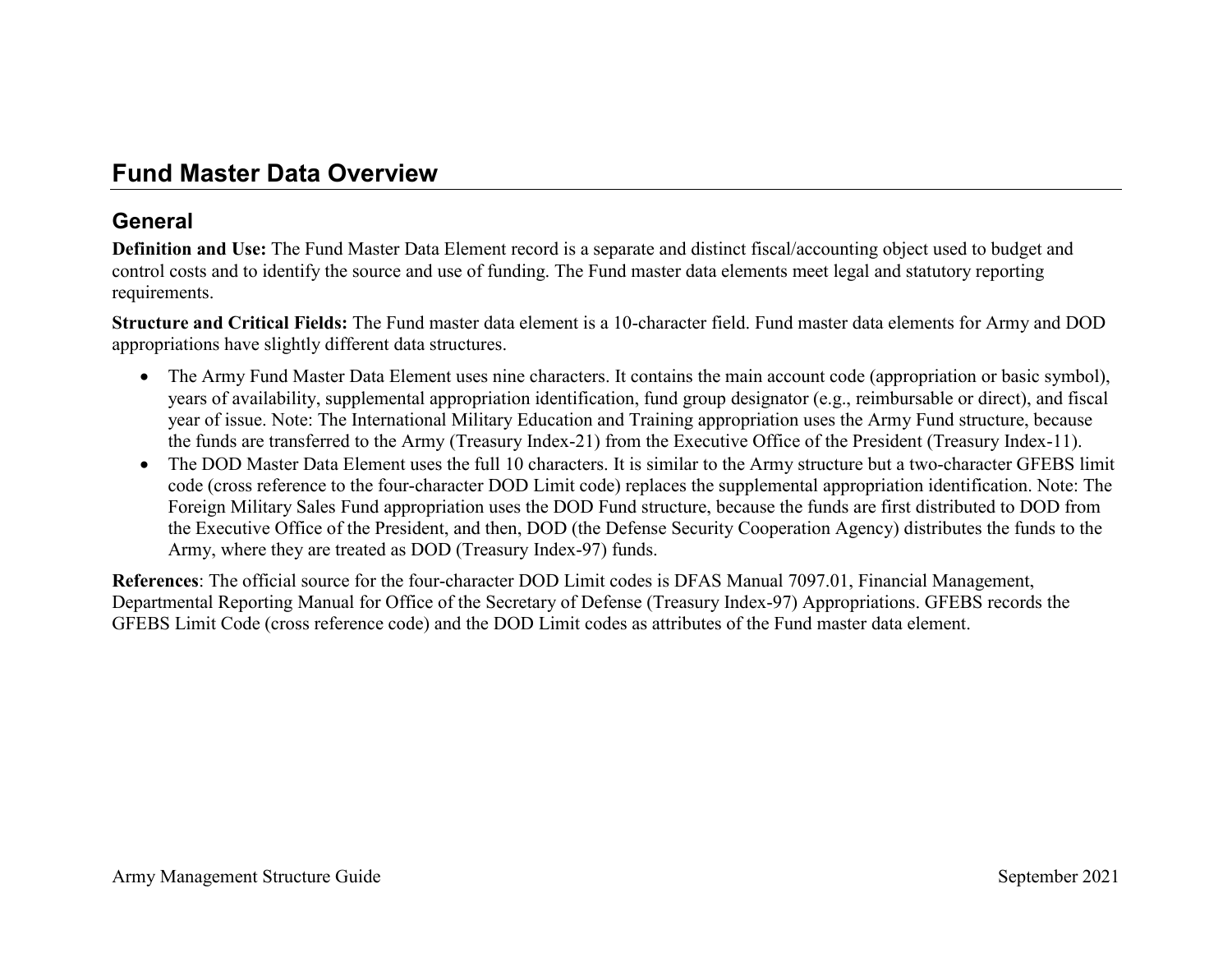## **Master Data Element Examples**

#### **Fund Example for Army Annual Appropriation**

| Position | Represents            | Data Element               |
|----------|-----------------------|----------------------------|
| $1-4$    | Main Account Code     | 2020 (OMA)                 |
|          | Years of Availability | 1 (1-year funding)         |
| 6        | Supplemental Appn ID  | 0 (Base appropriation)     |
|          | Fund Group Designator | D (Direct)                 |
| $8-9$    | Fiscal Year of Issue  | 22 (FY 2022)               |
| 10       |                       | <b>Blank for Army Fund</b> |

*Department of the Army, Operation and Maintenance: 202010D22*

Position 6: The Supplemental Appropriation ID uniquely identifies each supplemental appropriation act in a fiscal year. This position will be zero (0) for the base appropriation act. The first supplemental appropriation act will be identified with a "1," the second with a "2," and so on. Effective FY22 with the transition of Overseas Contingency Operations to the Base, all appropriations will be distributed in Base appropriation (0) Funds. The table below shows the Supplemental Appropriation ID codes as they were used prior to FY2022.

| Supplemental Appn ID | Description                                                      |
|----------------------|------------------------------------------------------------------|
|                      | Base appropriation                                               |
|                      | 1st Supplemental Appropriation (Overseas Contingency Operations) |
|                      | 2d Supplemental Appropriation (Disaster / Emergency)             |
|                      | Base-to-OCO                                                      |
|                      | European Reassurance Initiative / European Deterrence Initiative |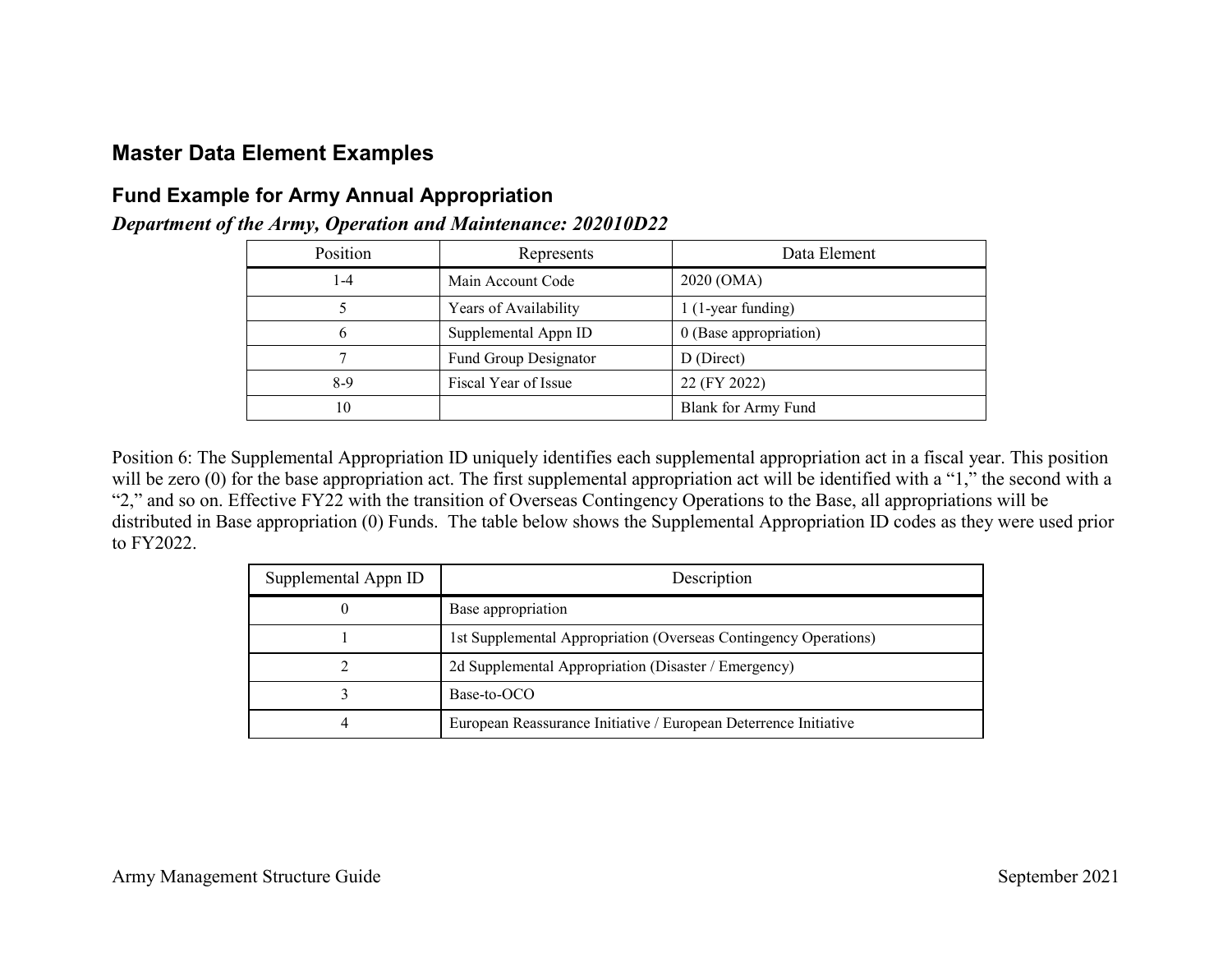| Code | Fund Group                        |           | Example                                                 |
|------|-----------------------------------|-----------|---------------------------------------------------------|
| D    | Direct                            | 202010D22 | Operation and Maintenance, Army                         |
| A    | Reimbursable Automatic*           | 202010A22 | Operation and Maintenance, Army                         |
| F    | Reimbursable Funded               | 072510F22 | Army Family Housing, Operation and Maintenance          |
| T    | Trust Fund                        | 806410T22 | Fisher Houses Trust Fund                                |
| R    | Receipt Account and Deposit Funds | 5095X0RXX | Wildlife Conservation Receipt Account                   |
| S    | Special Funds                     | 5095X0SXX | Wildlife Conservation, etc., Military Reservation, Army |
| Z.   | Non-reportable                    | 4528X0Z22 | Working Capital Fund, Army Conventional Weapons         |

Position 7: The Fund Group Designators for this field are:

\* No longer valid as of FY22.

GFEBS also includes for each Fund record a related Fund Type identifier.

| Fund Type    | Description                                                                                                                        |
|--------------|------------------------------------------------------------------------------------------------------------------------------------|
| <b>DADA</b>  | Direct A, Quarterly Apportioned, Discretionary Noncustodial                                                                        |
| <b>DBDA</b>  | Direct B, Apportioned by program, project, activities, objects or a<br>combination of these categories, Discretionary Noncustodial |
| <b>RADA</b>  | Reimbursable, Quarterly Apportioned, Discretionary                                                                                 |
| <b>RBDA</b>  | Reimbursable, Annual Apportioned, Discretionary                                                                                    |
| <b>RCDA</b>  | Special Funds                                                                                                                      |
| <b>TADA</b>  | <b>Trust Funds</b>                                                                                                                 |
| ZADA         | DADA Non Apportioned                                                                                                               |
| <b>ZCDA</b>  | Direct Cite, Discretionary Noncustodial                                                                                            |
| <b>ZCITE</b> | Direct Cite                                                                                                                        |
| <b>ZCON</b>  | Contract Authority                                                                                                                 |
| <b>ZMIS</b>  | <b>Custodial Receipts</b>                                                                                                          |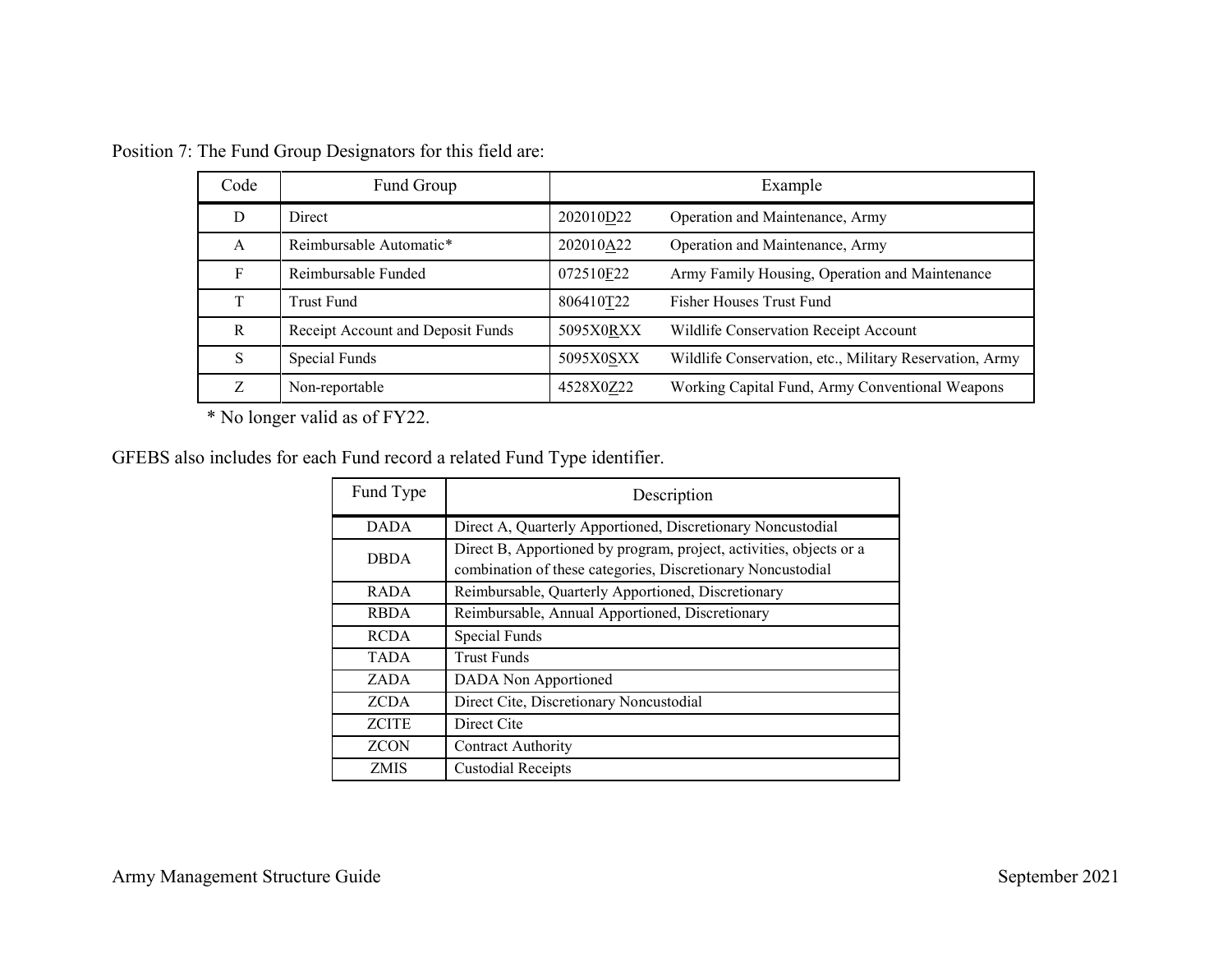## **Fund Example for Department of Defense Annual Appropriations**

*Operation and Maintenance, Defense: 01001T1D22*

| Position | Represents                 | Data Element                   |
|----------|----------------------------|--------------------------------|
| $1-4$    | Main Account Code          | $0100$ (DOD O&M)               |
| $5-6$    | Limit Code Cross Reference | 1T (Family Assistance Program) |
|          | Years of Availability      | 1 (1-year funding)             |
| 8        | Fund Group Designator      | D (Direct)                     |
| $9 - 10$ | Fiscal Year of Issue       | 22 (FY 2022)                   |

This example highlights the similarities and differences between the DOD Fund data structure and the Army Fund data structure.

- Position 1-4: No change.
- Position 5-6: The "Limit Code Cross Reference" shifts the "Year of Availability" code to Position 7. The "Supplemental Appn ID" code is dropped.
- Position 7: The "Years of Availability" field is moved here from Position 5.
- Positions 8 and 9-10: The Fund Group Designator and the Fiscal Year of Issue are shifted one position to the right to these new positions.